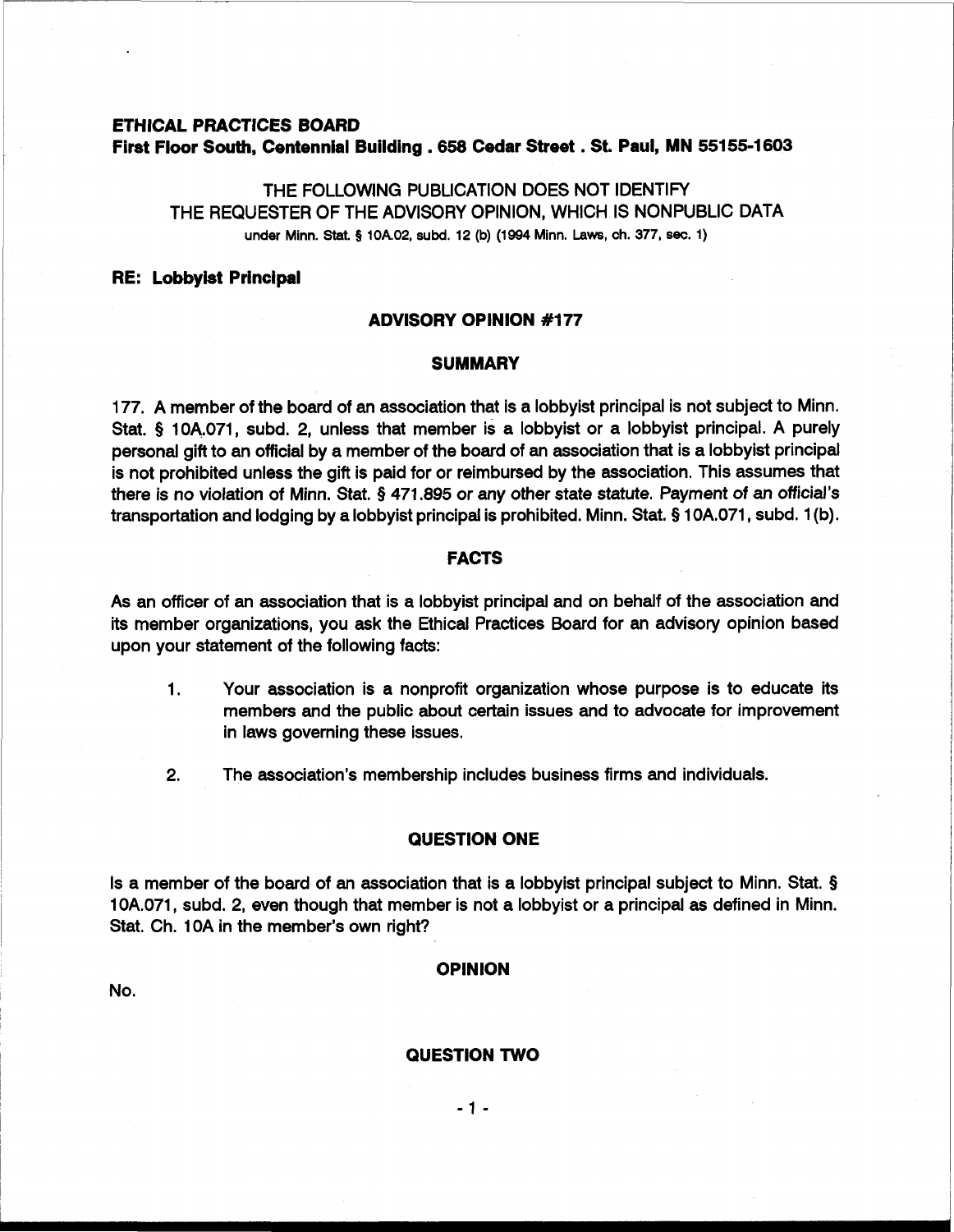Would a purely personal gift to an official by an individual member of the board of an association that is a lobbyist principal be prohibited when the gift was neither motivated by or intended to advance the association's activities nor paid or reimbursed for by the association?

# **OPINION**

No, if the member is not a lobbyist or a lobbyist principal and the member is not reimbursed by the association, a lobbyist principal. The motive or intent are not addressed by the statute. Thi response assumes that there is no violation of Minn. Stat. § 471.895, or any other state statutes.

# **QUESTION THREE <sup>I</sup>**

- A. Are the association and its member firms, which are lobbyist principals, prohibited from giving gifts to officials who are not legislators or employees of the legislature?
- **B.** Could the association or a member firm, which is a lobbyist principal, invite an official to speak to the association or the firm at an out-of-town seminar and provide that official with transportation and lodging in connection with that presentation?

# **OPINION**

A. Yes. Official as defined in Minn. Stat. **5** 10A.071, subd. 1 (c), includes a public official as defined in Minn. Stat. § 10A.01, subd. 18; an employee of the legislature; or a local official of a metropolitan governmental unit as defined in Minn. Stat. § subds. 25 and 26. Copies of these statutes are attached.

**B.** Yes, you may invite the officials. However, you may not provide transportation and lodging for the official in connection with the presentation. Minn. Stat. § 10A.071, subd.  $1(b)$ .

Issued:  $\omega$ - $\lambda$ 9- $\sqrt{9}$ - $\sqrt{9}$ 

. . .

Holahan, Jr., Chair Ethical Practices Board

#### **PERTINENT STATUTES**

Minn. Stat. § 1 OA.O1 DEFINITIONS provides:

 $-2-$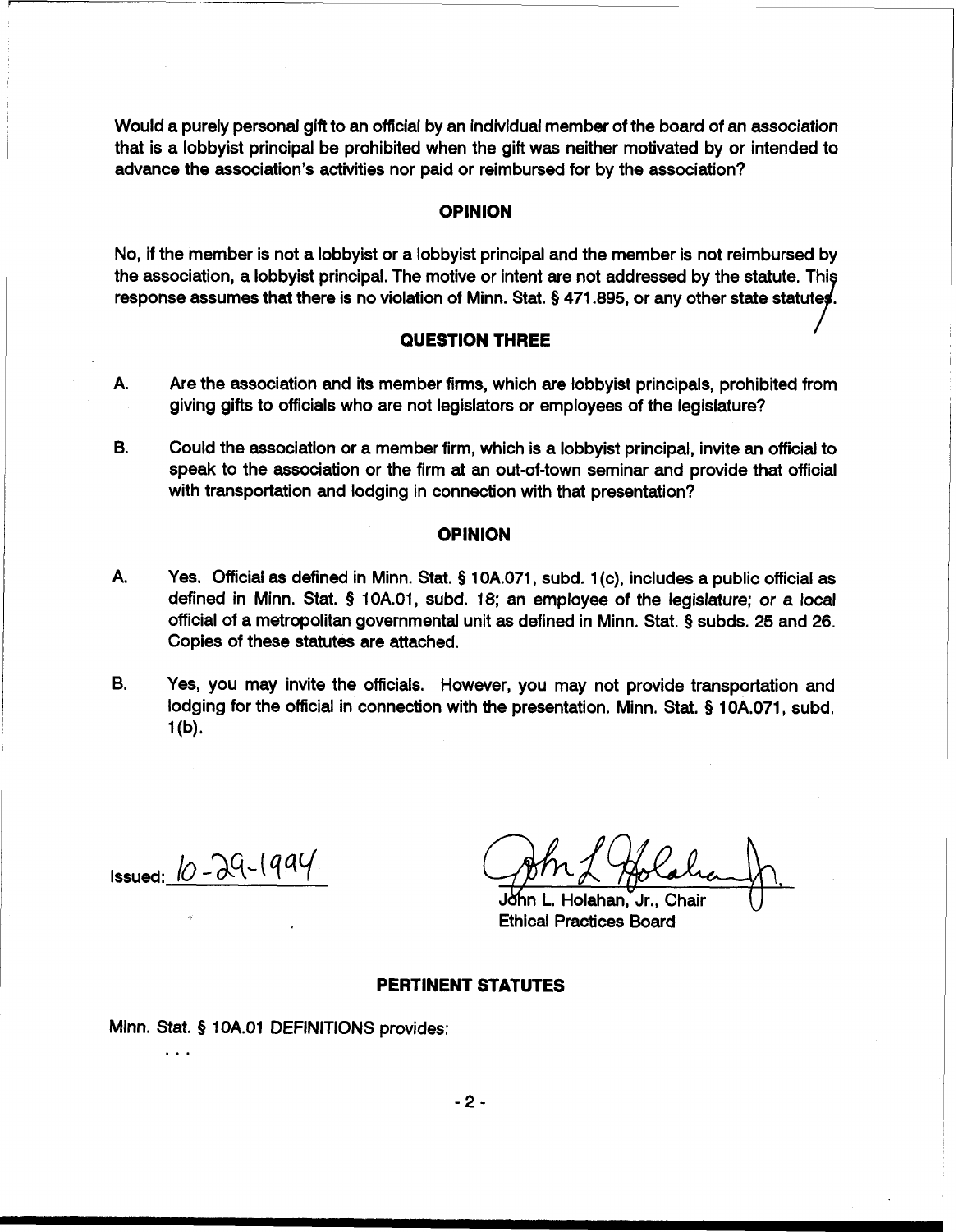Subd. 11. (a) "Lobbyist" means an individual:

(1) engaged for pay or other consideration, or authorized to spend money by another individual, association, political subdivision, or public higher education system, who spends more than five hours in any month or more than \$250, not including the individual's own travel expenses and membership dues, in any year, for the purpose of attempting to influence legislative action or administrative action, or the official action of a metropolitan governmental unit, by communicating or urging others to communicate with public or local officials.

Subd. 18. "Public official" means any:

(a) member of the legislature;

(b) constitutional officer in the executive branch and the officer's chief administrative deputy;

(c) member, chief administrative officer or deputy chief administrative officer of a state board or commission which has at least one of the following powers: (i) the power to adopt, amend or repeal rules, or (ii) the power to adjudicate contested cases or appeals;

(d) commissioner, deputy commissioner, or assistant compissioner of any state department as designated pursuant to section 15.01 ;

(e) individual employed in the executive branch who is authorized to adopt, amend or repeal rules or adjudicate contested cases;

(9 executive director of the state board of investment;

(g) executive director of the Indian affairs intertribal board;

(h) commissioner of the iron range resources and rehabilitation board;

(i) commissioner of mediation services;

**(j)** deputy of any official listed in clauses (e) to (i);

(k) judge of the workers' compensation court of appeals;

(I) administrative law judge or compensation judge in the state office of administrative hearings or referee in the department of jobs and training;

(m) solicitor general or deputy, assistant or special assistant attorney general;

(n) individual employed by the legislature as secretary of the senate, chief clerk of the house, revisor of statutes, or researcher, legislative analyst, or attorney in the office of senate counsel and research or house research;

(0) member or chief administrative officer of the metropolitan council, regional transit board, metropolitan transit commission, metropolitan waste control commission, metropolitan parks and open spaces commission, metropolitan airports commission or metropolitan sports facilities commission;

(p) the director of the racing commission, the director of the gambling control board, the director of the state lottery, and the deputy director of the state lottery;

(q) director or the division of gambling enforcement in the department of public safety;

(r) member or executive director of the higher education facilities authority; or

(s) member of the board of directors or president of the Minnesota world trade center corporation.

 $\sim$   $\sim$   $\sim$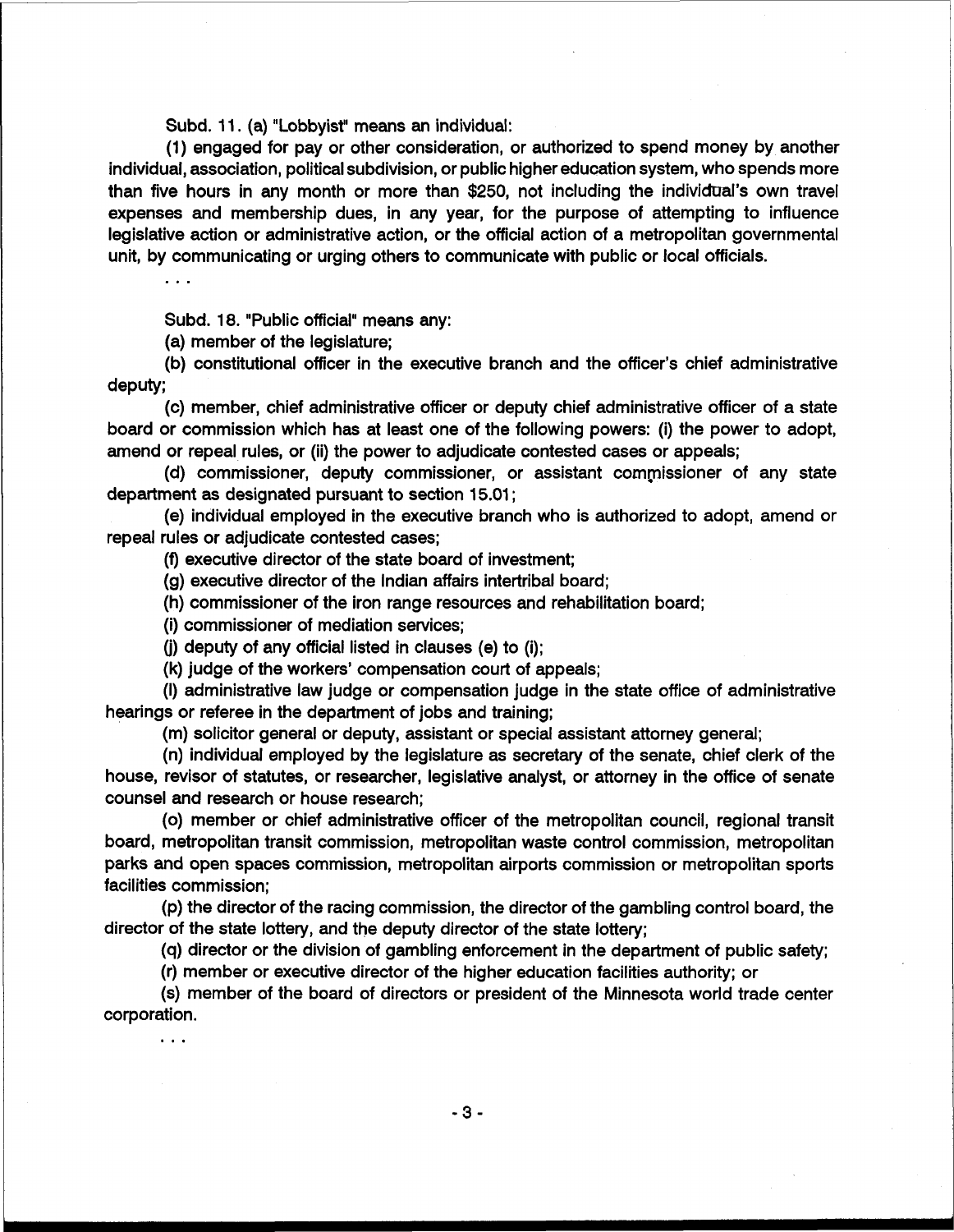Subd. 25. **Local official.** "Local official" means a person who holds elective office in a political subdivision or who is appointed to or employed in a public position in a political subdivision in which the person has authority to make, to recommend, or to vote on as a member of the governing body, major decisions regarding the expenditure **Dr** investment of public money.

Subd. 26. **Metropolitan governmental unit.** "Metropolitan governmental unit" means any of the seven counties in the metropolitan area as defined in section 473.121, subdivision 2, a regional railroad authority established by one or more of those counties under section 398A.03, a city with a population of over 50,000 located in the seven-county metropolitan area, the metropolitan council, a metropolitan agency as defined in section 473.121, subdivision 5a, the Minnesota state high school league, and Minnesota Technology, Inc.

Subd. 28. **Principal.** "Principal" means an individual or association that:

(1) spends more than \$500 in the aggregate in any calendar year to engage a lobbyist, compensate a lobbyist, or authorize the expenditure of money by a lobbyist; or

(2) is not included in clause (1) and,spends a total of at least \$50,000 in any calendar year on efforts to influence legislative action, administrative action, or the official action of governmental units, as described in section 10A.04, subdivision 6.

Laws of 1994, Ch. 377, Sec. 5, created Minn. Stat. **5** 10A.071 CERTAIN GIFTS BY LOBBYISTS AND PRINCIPALS PROHIBITED which provides:

Subdivision 1. **Definitions.** (a) The definitions in this subdivision apply to this section.

(b) "Gift" means money, real or personal property, a service, a loan, a forbearance or forgiveness of indebtedness, or a promise of future employment, that is given and received without the giver receiving consideration of equal or greater value in return.

(c) "Official" means a public official, an employee of the legislature, or a local official of a metropolitan governmental unit.

Subd. 2. **Prohibition.** A lobbyist or principal may not give a gift or request another to give a gift to an official. An official may not accept a gift from a lobbyist or principal.

Subd. 3. **Exceptions.** (a) The prohibitions in this sections do not apply if the gift **is:** 

(1) a contribution as defined in section 10A.01, subdivision 7;

(2) services to assist an official in the performance of official duties, including by not limited to providing advice, consultation, information, and communication in connection with legislation, and services to constituents;

(3) services of insignificant monetary value;

(4) a plaque or similar memento recognizing individual services in a field of specialty or to a charitable cause;

(5) a trinket or memento of insignificant value;

(6) informational material of unexceptional value; or

(7) food or a beverage given at a reception, meal, or meeting away from the recipient's